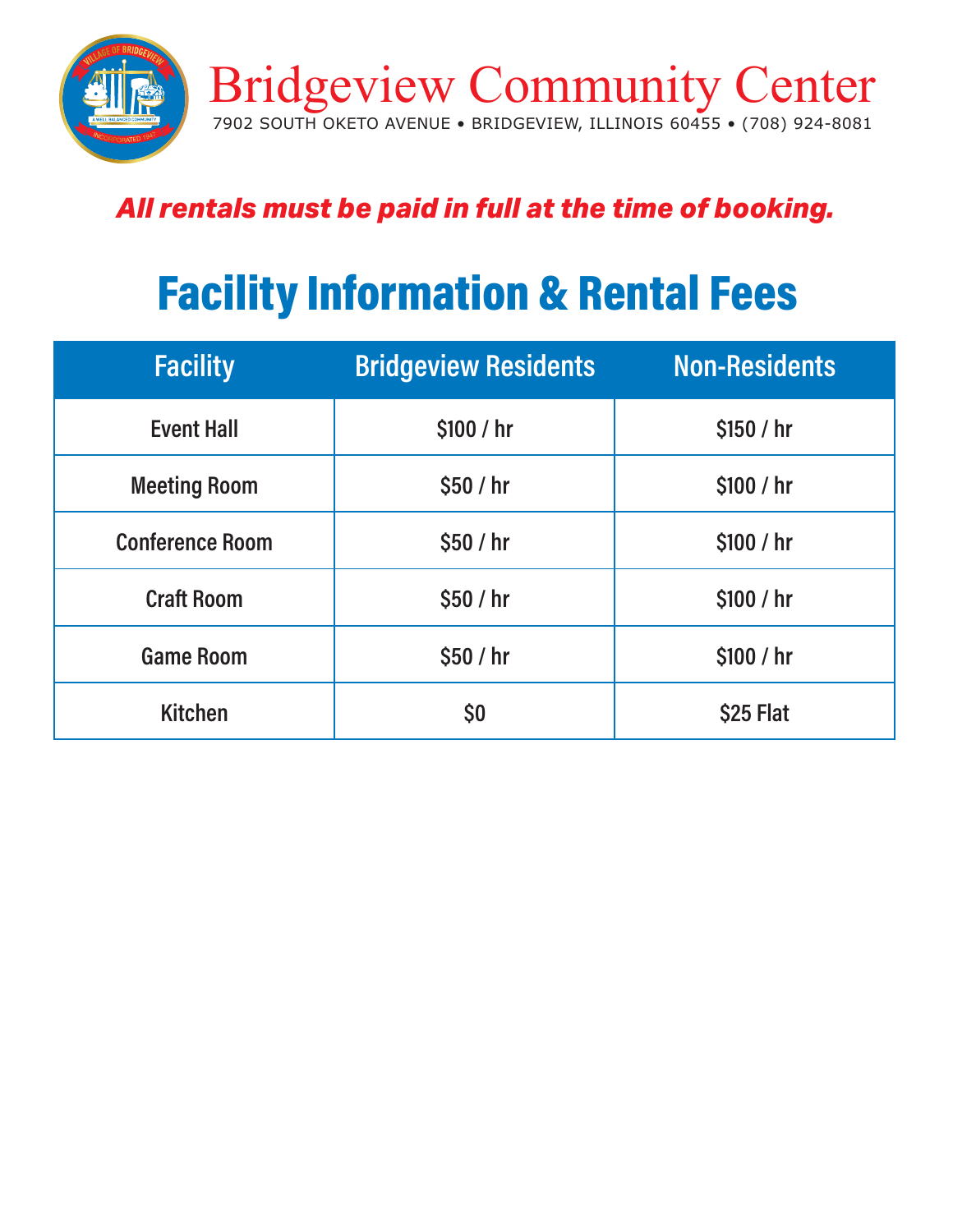

Application/Organization Information

### *All rentals must be paid in full at the time of booking.*

| <b>Event/Rental Information</b>             |            |                                               |  |                                                                                                                                                                                                                                                                  |  |  |  |
|---------------------------------------------|------------|-----------------------------------------------|--|------------------------------------------------------------------------------------------------------------------------------------------------------------------------------------------------------------------------------------------------------------------|--|--|--|
|                                             |            |                                               |  |                                                                                                                                                                                                                                                                  |  |  |  |
|                                             |            |                                               |  |                                                                                                                                                                                                                                                                  |  |  |  |
| <b>Community Center Cash Bar?</b>           | $\Box$ Yes | No PLEASE NOTE: OUTSIDE ALCOHOL IS PROHIBITED |  |                                                                                                                                                                                                                                                                  |  |  |  |
|                                             |            |                                               |  |                                                                                                                                                                                                                                                                  |  |  |  |
| <b>Facility/Room Requested</b>              |            |                                               |  |                                                                                                                                                                                                                                                                  |  |  |  |
| <b>Event Hall</b>                           |            | <b>Craft Room</b>                             |  | <b>Game Room</b>                                                                                                                                                                                                                                                 |  |  |  |
| <b>Meeting Room</b>                         |            | <b>Conference Room</b>                        |  | <b>Kitchen</b>                                                                                                                                                                                                                                                   |  |  |  |
|                                             |            |                                               |  |                                                                                                                                                                                                                                                                  |  |  |  |
|                                             |            | <b>Set-Up/Equipment Use</b>                   |  |                                                                                                                                                                                                                                                                  |  |  |  |
| to clean up. Renters must plan accordingly. |            |                                               |  | *For set-ups, please provide a floor plan. Set-ups and Equipment Requests may have additional charges. Floor plan is required<br>2 weeks before your event. Renters are allowed to set up 1 hour prior to the start of the event and must stay 1 hour afterwards |  |  |  |
|                                             |            |                                               |  |                                                                                                                                                                                                                                                                  |  |  |  |
|                                             |            |                                               |  |                                                                                                                                                                                                                                                                  |  |  |  |
|                                             |            | <b>Office Use Only</b>                        |  |                                                                                                                                                                                                                                                                  |  |  |  |
|                                             |            |                                               |  |                                                                                                                                                                                                                                                                  |  |  |  |
| <b>Method of Payment</b>                    |            |                                               |  |                                                                                                                                                                                                                                                                  |  |  |  |
|                                             |            |                                               |  |                                                                                                                                                                                                                                                                  |  |  |  |